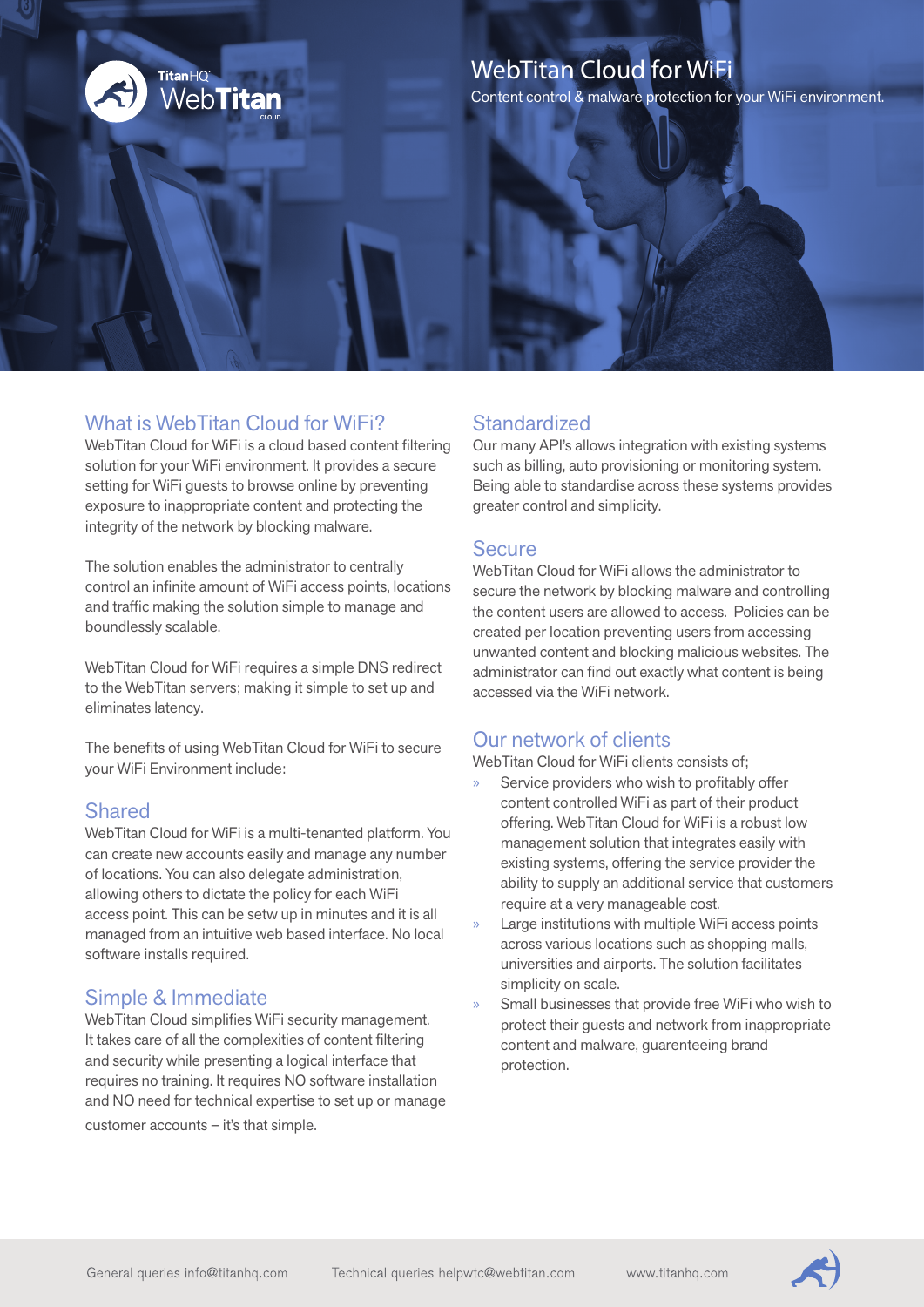## Product features

#### Multi-tenanted solution

Support multiple WiFi access points and locations from one centralised platform. Each location has its own log in and policy manager. Each account administrator can control the content accessed for multiple locations.

#### Centralised administration

The administrator can manage all accounts centrally from the web based user interface. The centralised dashboard provides an overview of the system performance and activity.

#### Rebrandable/ white label

Rebrand the platform with your corporate logo and corporate colours to personalize the solution.

#### Reporting suite

Reports are available at a global level as well as at the account level. Browsing activity reports can be scheduled to run on a timed basis or can be run on demand and detail the sites that were allowed / blocked over a specific time period, requests by category, requests by domain and requests by IP. Real time browsing and search functionality are also available.

#### Extensive API

WebTitan Cloud for WiFi integrates with existing systems via API integration to allow the administrator to easily create new accounts, exteract reporting information and interface with the existing management console.

#### Our cloud or yours

WebTitan Cloud for WiFi is deployed as a cloud based service and can be hosted in the TitanHQ cloud, as a dedicated private cloud, or in your own data center.

#### URL filtering

WebTitan Cloud for WiFi filters website URLs into 53 predefined categories such as social media, news, pornography, gambling etc. The system contains over 500 million website addresses in 200 languages, each sorted into the predefined categories. Combined with cloud based look up users get highly accurate and flexible filtering based on the website's content.

#### Malware & phishing protection

Protect the network from malware and phishing attacks with WebTitan's categories of malware protection. WebTitan will block access to compromised websites, malicious websites, spam based websites and spyware.

#### Flexible policy creation

Using WebTitan Cloud for WiFi you can easily delegate control of each location's policy. Policy can be altered to suit the needs for each location.

#### Policy exceptions (Cloud Keys)

WebTitan Cloud for WiFi allows the account administrator to create exceptions to the general internet policy. Known as Cloud Keys; they can be created instantly and allow the user to bypass a policy rule. Each Cloud Key can be created for single or multiple users and are controlled by time or date.

#### Ease of use

WebTitan Cloud for WiFi can be securely accessed online which allows each account administrator easy access to manage their policies and generate reports.



#### Web**Titan** Cloud for WiFi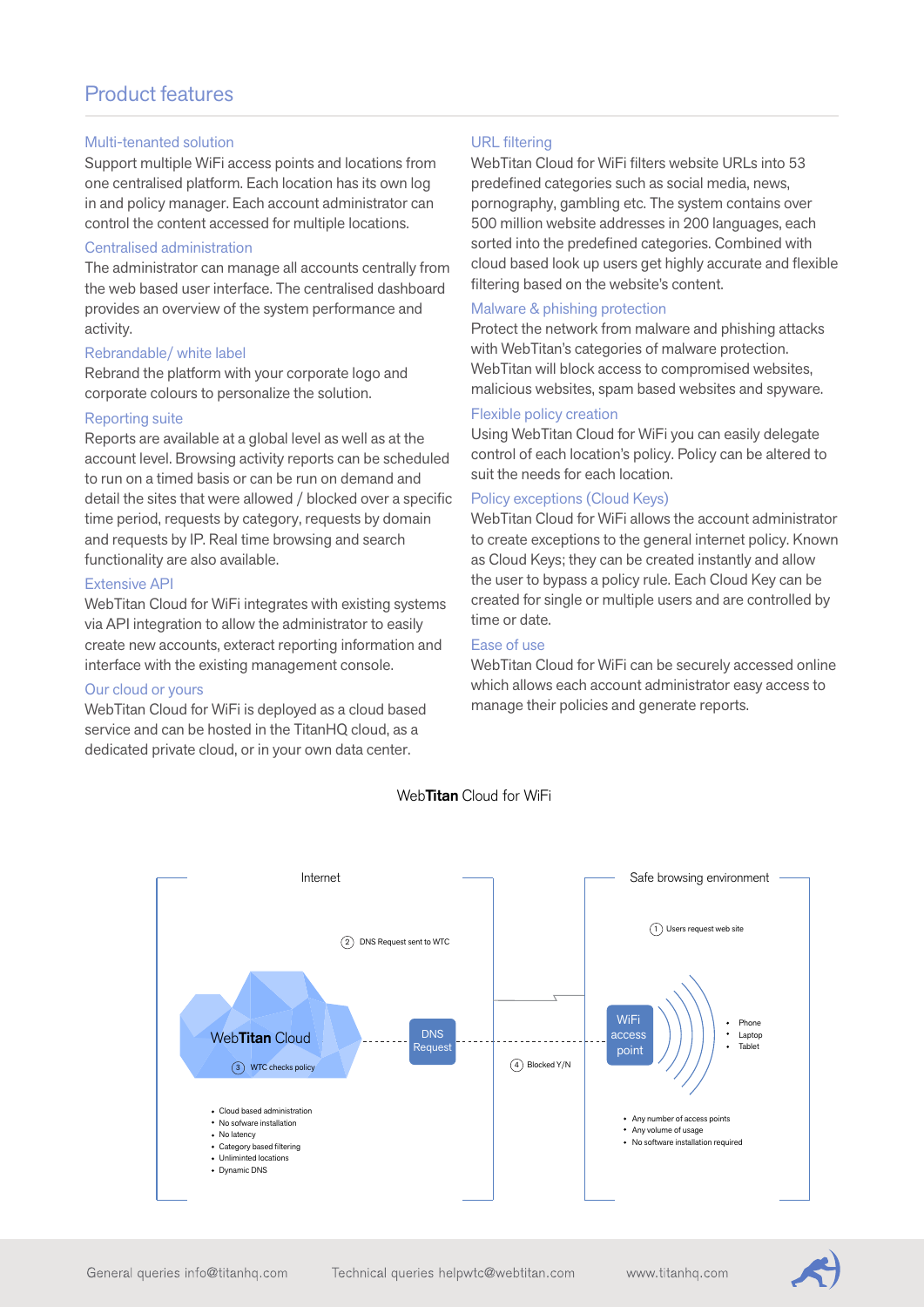

## **WebTitan Cloud Technical Specifications**

| <b>Delivery in The Cloud</b> | WebTitan Cloud for WiFi can be delivered via 3 options:<br>Using our WebTitan Cloud infrastructure<br>y)<br>A private cloud deployed for you on AWS<br>$\mathcal{V}$<br>Hosted by you in your own data centre<br>X)                                                                                                                                                                       |
|------------------------------|-------------------------------------------------------------------------------------------------------------------------------------------------------------------------------------------------------------------------------------------------------------------------------------------------------------------------------------------------------------------------------------------|
| Malware protection           | WebTitan Cloud protects your users, business and data<br>Block viruses, phishing and other malware<br>$\lambda$<br>Block compromised websites<br>$\lambda$<br>Block access to spam, botnets,<br>$\lambda$<br>Block access to spyware and malicious websites<br>$\mathcal{V}$<br>SSL supported<br>X)                                                                                       |
| <b>Custom policies</b>       | Choose from 53 categories of website to create<br>$\mathcal{V}$<br>the required policy for your organisation<br>Per location white and black lists<br>$\lambda$<br>Cloud Keys to bypass policy rules as required<br>$\rangle$<br>Multiple locations managed through one portal<br>$\lambda$<br>Customisable block page<br>X)                                                              |
| Reporting                    | Choose from 55 predefined reports<br>$\rangle$<br>Fully customisable reporting<br>$\mathcal{V}$<br>Per location or per user reporting options<br>$\mathcal{V}$<br>DNS proxy for AD integration<br>$\gg$<br>Scheduled reporting<br>$\rangle$<br>Multiple export options<br>$\gg$<br>Real time browsing view<br>$\mathcal{V}$<br>Email notifications<br>$\lambda$<br>Syslog supported<br>X) |
| Service Provider feature set | Multi-tenant solution<br>X)<br>Scalable to tens of thousands of users<br>X)<br>High availability<br>$\gg$<br>Simple set up and management<br>$\gg$<br>API (Rest API using O-Auth) for back end<br>$\rangle$<br>integration for account creation, billing or reporting<br>Auto updating<br>$\mathcal{V}$<br>White Labelling<br>$\rangle$                                                   |